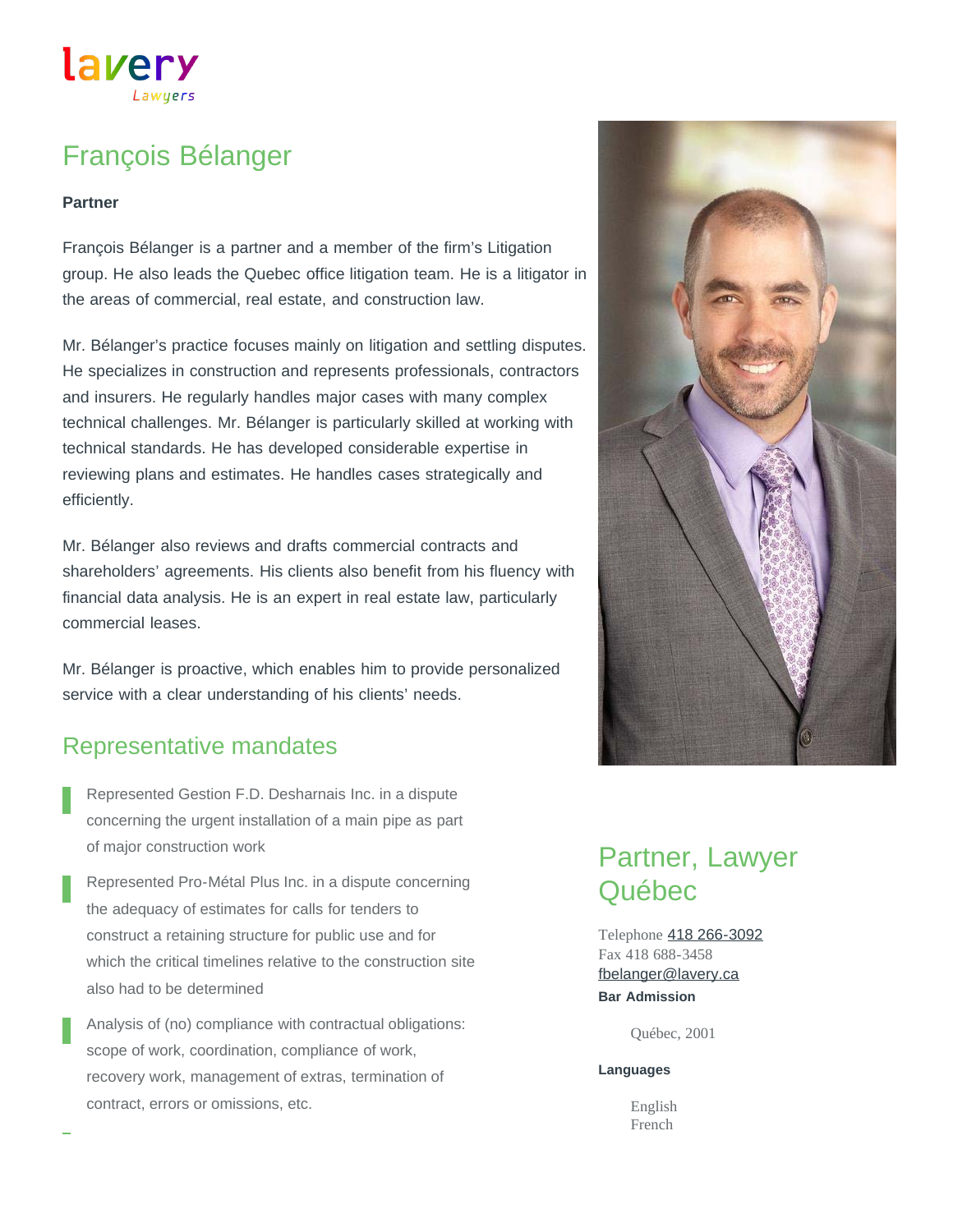Liability for No-compliance or Loss of Work Liability for Failure to Manage Projects Represents shareholders in complex disputes with other shareholders, which involve forensic accounting evidence and analysis of financial statements Drafting of commercial agreements and construction contracts Conflict resolution: negotiation, development and

implementation of negotiation and conflict resolution strategies

### Publications and lectures

- Bélanger, François and Desjardins Mélanie, "*La gérance de construction et l'évolution récente de la responsabilité des intervenants*", *Développements récents en droit de la construction* - Vol. 495, November 2021
- Bélanger, François and Tremblay-Simard, Pierre-Olivier, ["Les travaux non-prévus au contrat : qui](https://www.cegq.com/fr/details-article-1/les-travaux-non-prevus-au-contrat-qui-doit-prouver-quoi) <u>[doit prouver quoi ?",](https://www.cegq.com/fr/details-article-1/les-travaux-non-prevus-au-contrat-qui-doit-prouver-quoi)</u> in the news of the Corporation des entrepreneurs généraux du Québec (CEGQ), December 1st, 2021
- Bélanger, François, "*La gestion des litiges dans un contexte de PME : une vision pratique*", *Université Laval*, 2020
- Bélanger, François, "*Zones à risques : Congrès de la CEGQ 2019, Webinaires solidaires de la CEGQ*", Guest lecturer : "*L'Unique assurance et diverses entreprises de construction*"
- Bélanger, François, "*Vous voulez être payé… mais l'avez-vous demandé??",Journal Nouvelles Économiques,* October 2018
- Bélanger, François, Marc-André Bouchard and Solveig Ménard-Castonguay, "*Se prévaloir du contrat de cautionnement à titre de fournisseur de matériaux ou de sous-traitant",Droit de savoir,* September 2018
- Bélanger, François, "*La stipulation pour autrui dans un contrat de construction : la clé du recours contractuel du sous-traitant contre le maître d'ouvrage",Journal Nouvelles Économique*s, October 2017
- Bélanger, François, and Charlotte Fortin, "*Le contrôle judiciaire d'une décision rendue par la Cour du Québec en matière civile : un recours inusité*, *mais possible dans certaines circonstances",Droit de savoir*, February 2017
- Bélanger, François, *"Diagnostic : votre relation d'affaires tourne au vinaigre",Journal Nouvelles Économiques,* March 2016

#### Practice areas

**[Commercial Litigation](https://www.lavery.ca/en/legal-services-expertise/309-commercial-litigation.html) [Construction](https://www.lavery.ca/en/legal-services-expertise/289-construction.html) [Real Estate](https://www.lavery.ca/en/legal-services-expertise/295-real-estate.html) [Commercial](https://www.lavery.ca/en/legal-services-expertise/362-commercial.html)**